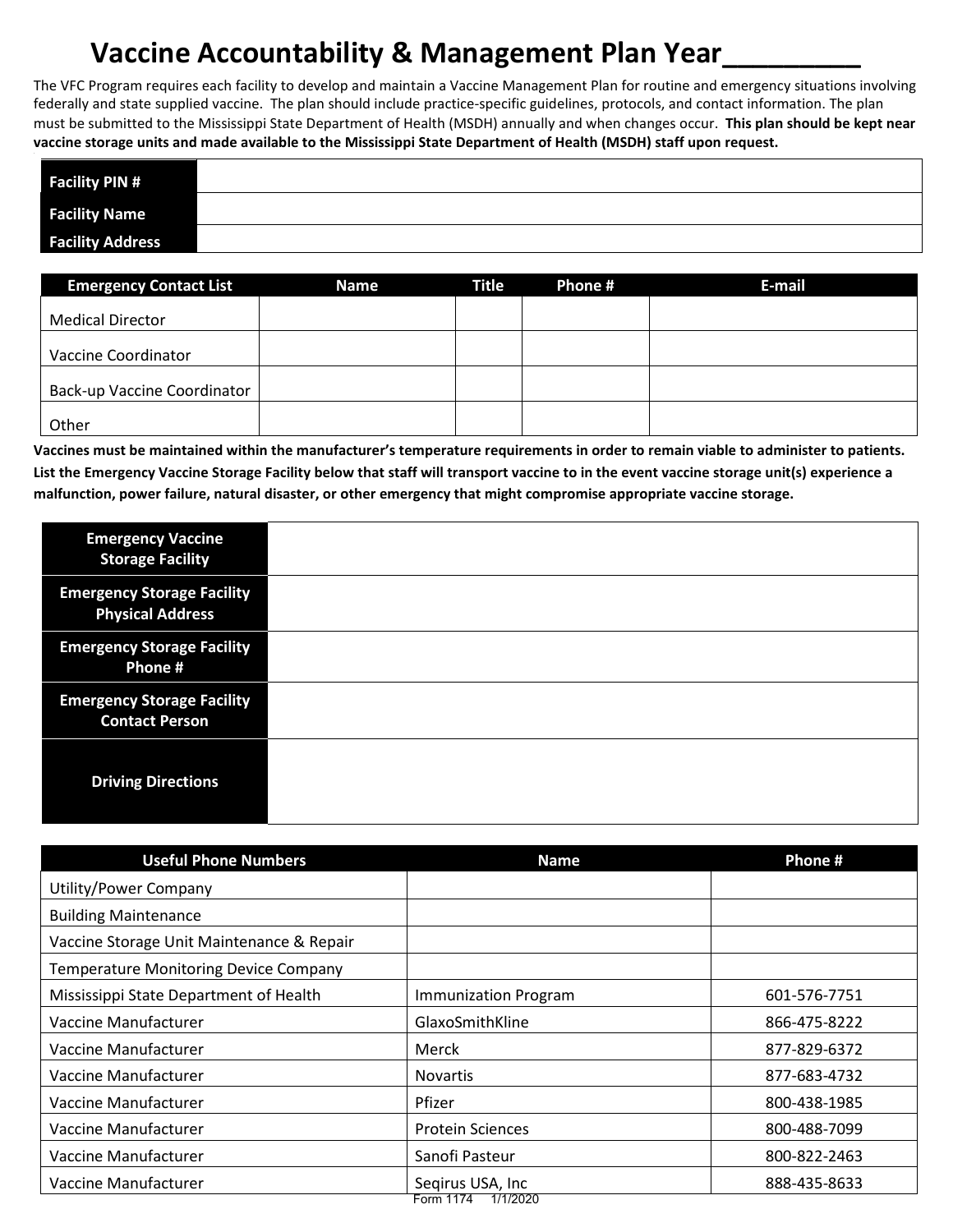| <b>Vaccine Storage Units &amp;</b><br><b>Digital Data Logger (DDL)</b>                | <b>Vaccine</b><br><b>Storage</b><br>Unit #1 | <b>Vaccine</b><br><b>Storage</b><br>Unit #2 | <b>Vaccine</b><br><b>Storage</b><br>Unit #3 | <b>Vaccine</b><br><b>Storage</b><br>Unit #4 | Vaccine<br><b>Storage</b><br>Unit #5 | <b>Vaccine</b><br><b>Storage</b><br>Unit #6 |
|---------------------------------------------------------------------------------------|---------------------------------------------|---------------------------------------------|---------------------------------------------|---------------------------------------------|--------------------------------------|---------------------------------------------|
| <b>Refrigerator or Freezer</b>                                                        |                                             |                                             |                                             |                                             |                                      |                                             |
| <b>Location in Facility</b>                                                           |                                             |                                             |                                             |                                             |                                      |                                             |
| <b>Pharmaceutical Grade or</b><br><b>Commercial/Household</b>                         |                                             |                                             |                                             |                                             |                                      |                                             |
| <b>Storage Unit's Serial #</b>                                                        |                                             |                                             |                                             |                                             |                                      |                                             |
| <b>Stand-alone Unit or</b><br><b>Combo Unit</b><br>Dorm Style Units - NOT Allowed     |                                             |                                             |                                             |                                             |                                      |                                             |
| <b>Date of Last Routine</b><br><b>Maintenance of Storage</b><br><b>Unit</b>           |                                             |                                             |                                             |                                             |                                      |                                             |
| Is the storage unit<br>appropriately lined with<br>water bottles?<br><b>Yes or No</b> |                                             |                                             |                                             |                                             |                                      |                                             |
| <b>Digital Data Logger (DDL)</b><br>(DDLs are required as of Jan 1,<br>2018)          |                                             |                                             |                                             |                                             |                                      |                                             |
| <b>Digital Data Logger (DDL)</b><br>Serial #                                          |                                             |                                             |                                             |                                             |                                      |                                             |
| Date the Digital Data<br>Logger (DDL) was<br><b>Calibrated</b>                        |                                             |                                             |                                             |                                             |                                      |                                             |
| <b>Date the Calibration</b><br><b>Expires</b>                                         |                                             |                                             |                                             |                                             |                                      |                                             |

| Location of Back-up Certified Digital<br>Data Logger (DDL) | <b>Type of Digital</b><br>Data Logger (DDL) | Serial # | <b>Calibration Date</b> | <b>Calibration</b><br><b>Expiration Date</b> |
|------------------------------------------------------------|---------------------------------------------|----------|-------------------------|----------------------------------------------|
|                                                            |                                             |          |                         |                                              |

| On-site Location of Emergency of<br><b>Transport Supplies</b> | <b>Location of Emergency</b><br><b>Frozen Water Bottles</b><br>(condition before use) | Number of Hard-Sided<br><b>Coolers</b> | <b>Planned Insulating Material</b><br>(1 inch of bubble wrap or foam) |
|---------------------------------------------------------------|---------------------------------------------------------------------------------------|----------------------------------------|-----------------------------------------------------------------------|
|                                                               |                                                                                       |                                        |                                                                       |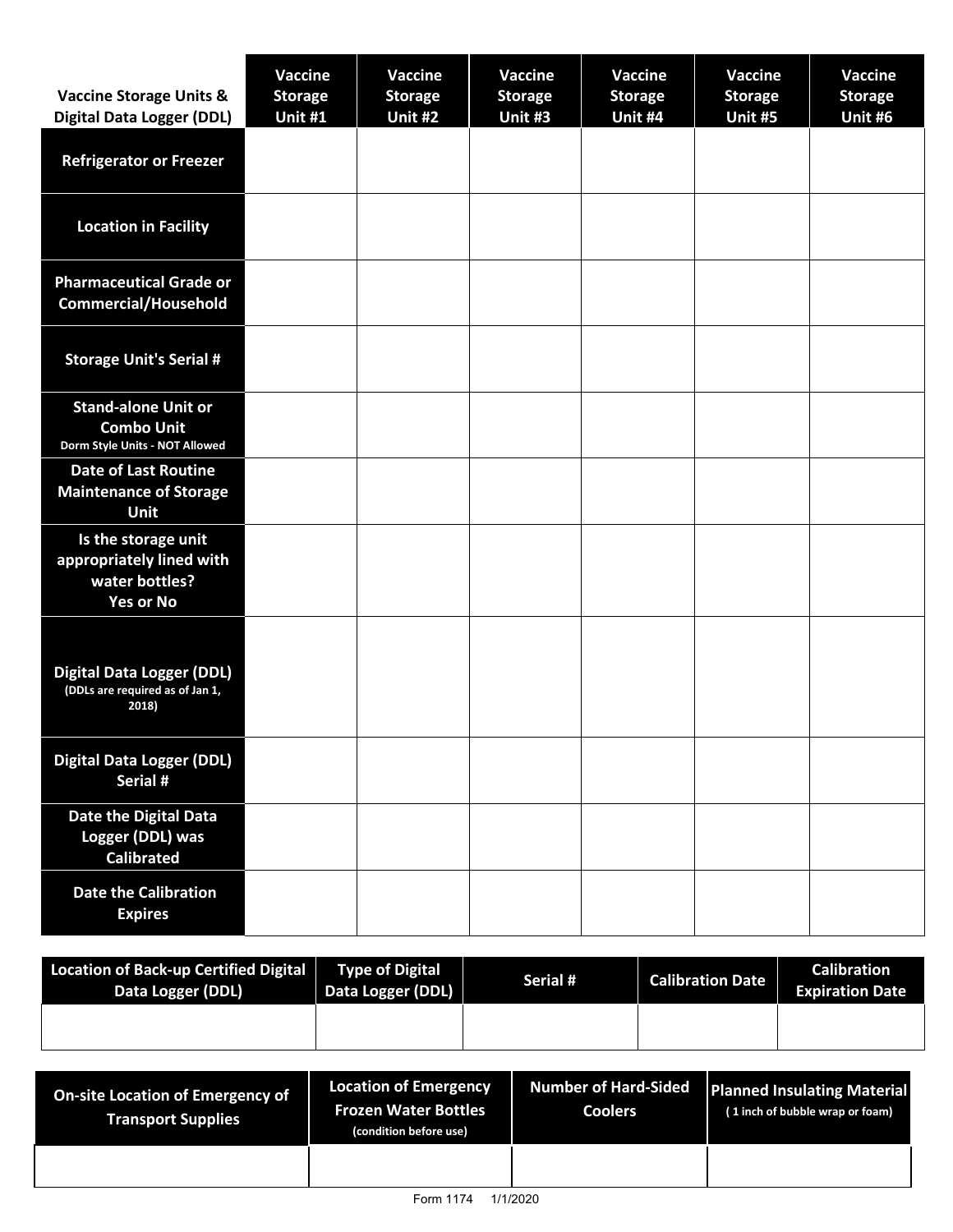| <b>Vaccine Accountability</b>                                                                                                                                                                                                                                                                                                                                                                                                                                                                                                                                                                                                              | <b>Responsible Staff</b><br>Member's<br><b>Initials</b> |
|--------------------------------------------------------------------------------------------------------------------------------------------------------------------------------------------------------------------------------------------------------------------------------------------------------------------------------------------------------------------------------------------------------------------------------------------------------------------------------------------------------------------------------------------------------------------------------------------------------------------------------------------|---------------------------------------------------------|
| Submit an updated Vaccine Accountability & Management Plan when facility changes occur (including<br>staff changes).                                                                                                                                                                                                                                                                                                                                                                                                                                                                                                                       |                                                         |
| Facility staff members must understand, screen, and document VFC/CHIP eligibility at EVERY<br>immunization encounter prior to selecting the vaccine stock source to utilize prior to administration.                                                                                                                                                                                                                                                                                                                                                                                                                                       |                                                         |
| A person must be 18 years of age or younger, and meet one of the following criteria to be eligible to<br>receive VFC vaccine:<br>• Medicaid eligible<br>• Uninsured<br>• Alaskan Native (AN)<br>• American Indian (AI)                                                                                                                                                                                                                                                                                                                                                                                                                     |                                                         |
| • Underinsured - Only an FQHC, RHC, or deputized health department may administer VFC vaccine once<br>insurance coverage for vaccine is verified by the provider prior to administration.                                                                                                                                                                                                                                                                                                                                                                                                                                                  |                                                         |
| Each dose of VFC and CHIP vaccine administered to a patient must be documented in the facilities'<br>records and decremented appropriately from vaccine inventory in the Mississippi Immunization<br>Information eXchange (MIIX) to include the following elements:<br>• Patient name and appropriate identifiers<br>• Name of vaccine administered<br>• Date vaccine administered<br>• Date Vaccine Information Sheet (VIS) was given<br>• Publication date of VIS<br>• Name of vaccine manufacturer<br>• Lot number<br>• Name and title of person who administered the vaccine<br>• Address of the clinic where vaccine was administered |                                                         |
| VFC and CHIP vaccines are provided through CDC and MSDH. These vaccines should never be charged<br>or billed to a patient or insurance. The vaccine administration fee may be charged or billed to the<br>patient OR insurance, but may never be charged to both. VFC eligible patients may not be denied VFC<br>vaccine or reported to collections due to inability to pay vaccine administration fees. Effective January<br>1, 2020, providers who choose to bill for the administration fee of a non-Medicaid, VFC-eligible child<br>may issue only a single bill to the patient within 90 days of vaccine administration.              |                                                         |
| VFC Providers are required to maintain all records related to the VFC program for a minimum of three<br>years and upon request make these records available for review. VFC records include, but are not<br>limited to, VFC screening and eligibility documentation, billing records, medical records that verify<br>receipt of vaccine, vaccine ordering records, vaccine storage unit temperature documentation,<br>temperature excursion information, vaccine purchase and accountability records.                                                                                                                                      |                                                         |
| VFC Providers are required to distribute the current Vaccine Information Statements (VIS) each time a<br>vaccine is administered and maintain records in accordance with the National Childhood Vaccine Injury<br>Act (NCVIA), which includes reporting clinically significant adverse events to the Vaccine Adverse Event<br>Reporting System (VAERS).                                                                                                                                                                                                                                                                                    |                                                         |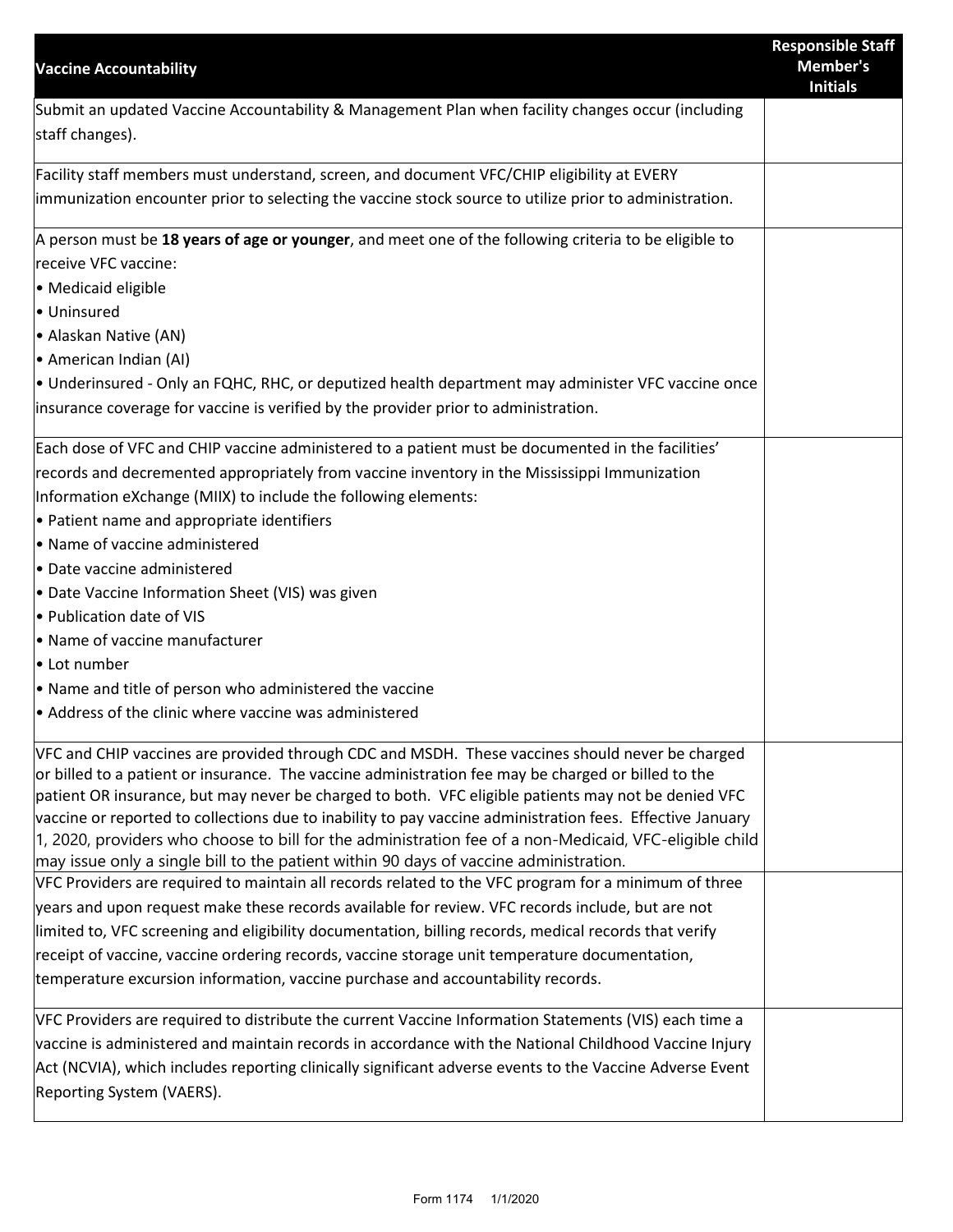| <b>Vaccine Inventory Maintenance</b>                                                                                                                                                                                                                                                                                                                                                                                                                                                                                                                                                                                                                                                                                                                                                                                                                                                                                                                                                                                                                                                                                                                                                                                                                                                                                                                                                                                                                                                                                                                                                                                                                                                                                                                                  | Responsible<br><b>Staff Member's</b><br><b>Initials</b>        |
|-----------------------------------------------------------------------------------------------------------------------------------------------------------------------------------------------------------------------------------------------------------------------------------------------------------------------------------------------------------------------------------------------------------------------------------------------------------------------------------------------------------------------------------------------------------------------------------------------------------------------------------------------------------------------------------------------------------------------------------------------------------------------------------------------------------------------------------------------------------------------------------------------------------------------------------------------------------------------------------------------------------------------------------------------------------------------------------------------------------------------------------------------------------------------------------------------------------------------------------------------------------------------------------------------------------------------------------------------------------------------------------------------------------------------------------------------------------------------------------------------------------------------------------------------------------------------------------------------------------------------------------------------------------------------------------------------------------------------------------------------------------------------|----------------------------------------------------------------|
| Adequate inventory of vaccine for all patients served (VFC, CHIP, 317, Private) must be maintained<br>and clearly marked to indicate which funding source provided the vaccine. When accidental<br>borrowing occurs between funding sources, a borrowing report should be completed and the vaccine<br>repayed to the appropriate funding source. Planned borrowing as a replacement system is strictly<br>prohibited.                                                                                                                                                                                                                                                                                                                                                                                                                                                                                                                                                                                                                                                                                                                                                                                                                                                                                                                                                                                                                                                                                                                                                                                                                                                                                                                                                |                                                                |
| A physical count of each vaccine stock in inventory must be submitted monthly and prior to each<br>vaccine order using the Inventory Reconciliation tool in MIIX. Vaccines should be rotated to keep<br>shorter-dated vaccines in front of longer-dated vaccines. Vaccine orders should reflect the most<br>recent Provider Profile submitted and placed as follows:<br>. VFC vaccine should be ordered monthly to maintain a four to six week stock of vaccines at all times.<br>All efforts should be made to prevent borrowing from other vaccine funding sources.<br>• CHIP vaccine should be ordered quarterly (see the MSDH Vaccine Ordering Calendar for specific<br>dates). Should CHIP vaccine stock become low in between scheduled ordering windows, contact the<br>Immunization Program Ordering Staff to request a one-time manual override order to prevent<br>borrowing vaccine from an alternate funding source.<br>• Private vaccine should be ordered often enough to maintain at least a four to six week supply to<br>prevent vaccine borrowing from an alternate funding source.<br>• Planned borrowing is STRICTLY PROHIBITED.<br>• A Vaccination Total report may be utilized in MIIX to determine quantities of vaccines administered<br>by funding source during the same time frame last year. This report will assist you in determining<br>appropriate amounts of vaccine needed for each funding source in the time frame you are planning<br>and ordering for.<br>. Prior to ordering, ensure that vaccines are scheduled to be delivered during current office hours on<br>the most recent VFC Provider Profile submission. Notify Immunization Program Ordering Staff if<br>changes are needed PRIOR to placing an order for vaccine. |                                                                |
| The VFC Program entitles children to the following vaccines: DTaP, Hepatitis A, Hepatitis B, HIB, HPV,<br>Influenza, Meningococcal, MMR, Pneumococcal, Polio, Rotavirus, Tdap/Td and Varicella. VFC<br>Providers are also required to ensure that VFC-eligible children have access to non-routine vaccines as<br>needed.                                                                                                                                                                                                                                                                                                                                                                                                                                                                                                                                                                                                                                                                                                                                                                                                                                                                                                                                                                                                                                                                                                                                                                                                                                                                                                                                                                                                                                             |                                                                |
| Expired or spoiled vaccines should NEVER be kept in a vaccine storage unit. Expired or spoiled<br>vaccines should be placed in a container labeled DO NOT USE. A Vaccine Return Form #131 should be<br>completed and sent to the Immunization Program within one month of spoilage or expiration. You<br>will receive an e-mail with a shipping label to use for returning the vaccine to McKesson per CDC<br>requirements.                                                                                                                                                                                                                                                                                                                                                                                                                                                                                                                                                                                                                                                                                                                                                                                                                                                                                                                                                                                                                                                                                                                                                                                                                                                                                                                                           |                                                                |
| Wasted vaccines should be disposed of appropriately and documented on the Vaccine Wastage Form<br>#132. The following vaccines should NOT be returned to McKesson:<br>• Vaccine syringes that have been opened (with OR without needles)<br>• Broken or damaged vaccine vials or syringes<br>• Vaccine vials that do not have the original sealed cap intact                                                                                                                                                                                                                                                                                                                                                                                                                                                                                                                                                                                                                                                                                                                                                                                                                                                                                                                                                                                                                                                                                                                                                                                                                                                                                                                                                                                                          |                                                                |
| <b>Vaccine Transport</b><br>Vaccine should only be transported from the physical location of a VFC provider during an emergency,<br>expected power outage, or with the permission of the Immunization Program to prevent vaccine<br>wastage. The attached CDC vaccine transport guidance should be followed at all times during<br>transport and the MSDH District Immunization Representative should be notified as soon as possible<br>when vaccines have been transported for emergent or power outage incidents.                                                                                                                                                                                                                                                                                                                                                                                                                                                                                                                                                                                                                                                                                                                                                                                                                                                                                                                                                                                                                                                                                                                                                                                                                                                  | <b>Responsible</b><br><b>Staff Member's</b><br><b>Initials</b> |
| Power Outages - During a power outage, never open the storage unit door until power is restored or<br>it is determined that vaccines need to be packed in separate storage containers and/or transported                                                                                                                                                                                                                                                                                                                                                                                                                                                                                                                                                                                                                                                                                                                                                                                                                                                                                                                                                                                                                                                                                                                                                                                                                                                                                                                                                                                                                                                                                                                                                              |                                                                |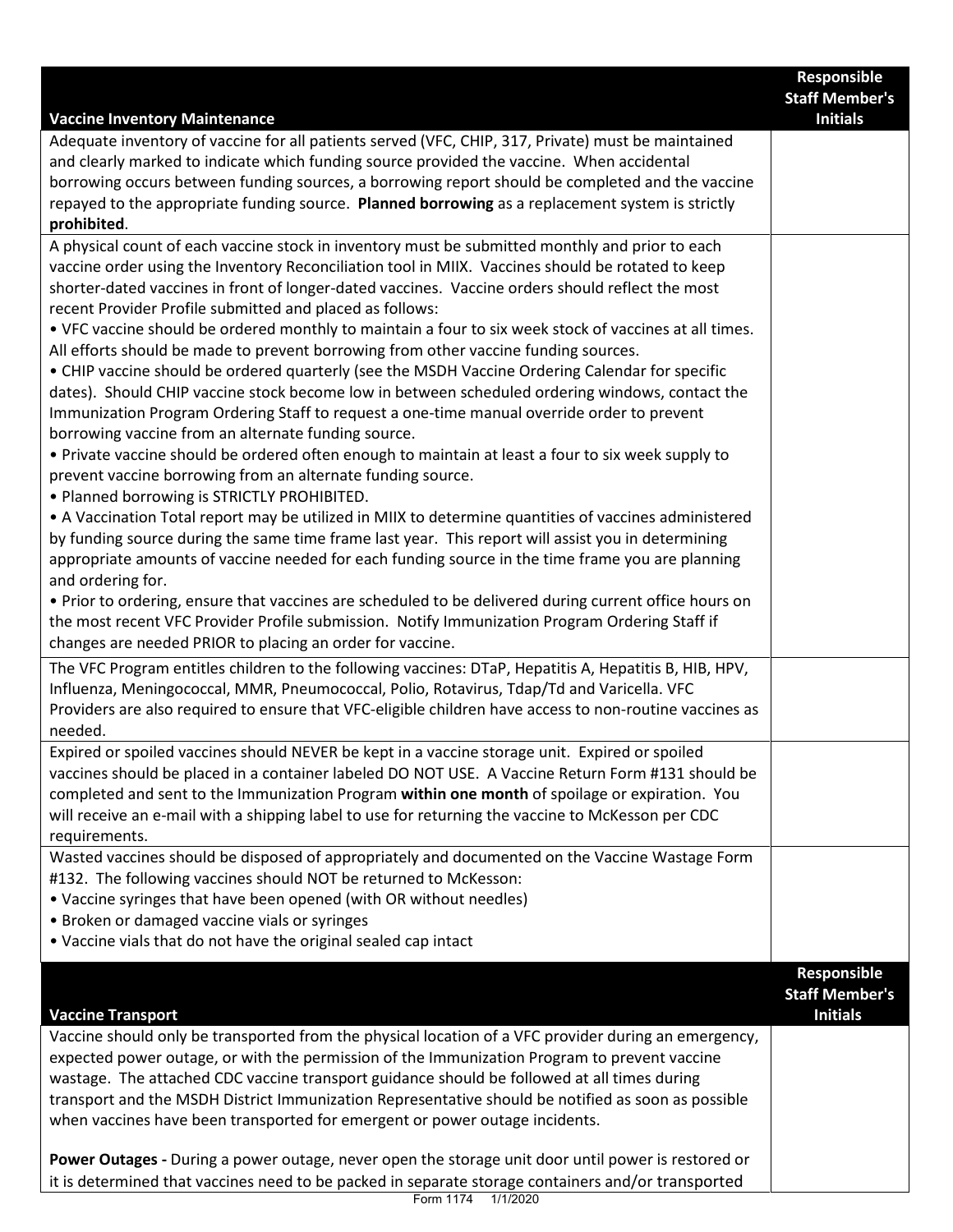| to an alternative storage facility. If you are unsure how long the power interruption will last, or you<br>determine power will not be restored in time to maintain proper temperatures inside the unit,<br>implement your emergency vaccine storage, handling, and transport procedures.                                                                                                                                                                                                                                        |  |
|----------------------------------------------------------------------------------------------------------------------------------------------------------------------------------------------------------------------------------------------------------------------------------------------------------------------------------------------------------------------------------------------------------------------------------------------------------------------------------------------------------------------------------|--|
| Accessing Your Building After Hours - An emergency situation can arise outside off business<br>hours. Your storage and handling SOPs should have written instructions for accessing your vaccine<br>storage units when the building is closed. Keep information on after-hours building access and<br>security procedures (including alarm codes) with the SOPs, and also make sure relevant staff members<br>(and building management and security staff, if appropriate) have copies of this information available<br>at home. |  |

|                                                                                                          | Responsible           |
|----------------------------------------------------------------------------------------------------------|-----------------------|
|                                                                                                          | <b>Staff Member's</b> |
| <b>Vaccine Storage &amp; Handling</b>                                                                    | <b>Initials</b>       |
| Refrigerated vaccine storage units must maintain a temperature range of                                  |                       |
| 36º F and 46º F (2º C and 8º C). Freezer vaccine storage units must maintain a temperature range of      |                       |
| -58º F and +5º F (-50º C and -15º C). Vaccine storage units must have sufficient storage space to        |                       |
| accommodate vaccine stock at the busiest times of year without overcrowding. CDC recommends the          |                       |
| following vaccine storage unit types (in order of preference): pharmaceutical grade stand-alone or       |                       |
| combination units (preferred); household/commercial stand-alone units; household/commercial              |                       |
| combination units using the refrigerator section only.                                                   |                       |
| CDC strictly prohibits use of all dorm-style and bar-style units for vaccine storage.                    |                       |
| Any VFC or CHIP vaccines stored in these type of units are considered non-viable.                        |                       |
|                                                                                                          |                       |
| As of January 1, 2018 each vaccine storage unit is required to have a continuous temperature             |                       |
| monitoring thermometer device (digital data logger- DDL) with:                                           |                       |
| • A current certificate of calibration                                                                   |                       |
| • Buffered temperature probe placed in the central area of unit                                          |                       |
| • Ability to display daily minimum and maximum temps                                                     |                       |
| • Capacity to continuously monitor and record temp data that can be downloaded                           |                       |
| . Temp display that can be seen outside of the unit                                                      |                       |
| One extra digital data logger (that also meets these criteria) is required to serve as a back-up digital |                       |
| data logger at each facility. The back-up DDL should have a different calibration date from the          |                       |
| DDLs in use.                                                                                             |                       |
| The certificate of calibration for each thermometer must contain:                                        |                       |
| • Model/device name or number                                                                            |                       |
| • Serial number                                                                                          |                       |
| • Date of calibration testing (report or issue date)                                                     |                       |
| • Instrument Passed or Instrument in Tolerance testing                                                   |                       |
| Vaccine must be stored under appropriate temps as described in the package inserts at all times.         |                       |
| Vaccine storage unit temperatures must be monitored and documented to include the following:             |                       |
| • At least one temperature reading per day                                                               |                       |
| • Time and date of each reading                                                                          |                       |
| • Name (or initials) of the person who assessed and recorded the readings                                |                       |
| . Minimum and maximum temps of each unit once per workday (preferably in the morning)                    |                       |
|                                                                                                          |                       |
| Temperature Excursions - Complete the following items when vaccine storage unit                          |                       |
| temperatures deviate from appropriate ranges listed in vaccine package inserts:                          |                       |
| 1. Quarantine and label vaccines as "DO NOT USE"                                                         |                       |
| 2. Place vaccines in a unit where they can be stored under proper conditions                             |                       |
| 3. Contact the vaccine manufacturer(s) to obtain documentation supporting the viability and              |                       |
| usability of the vaccine                                                                                 |                       |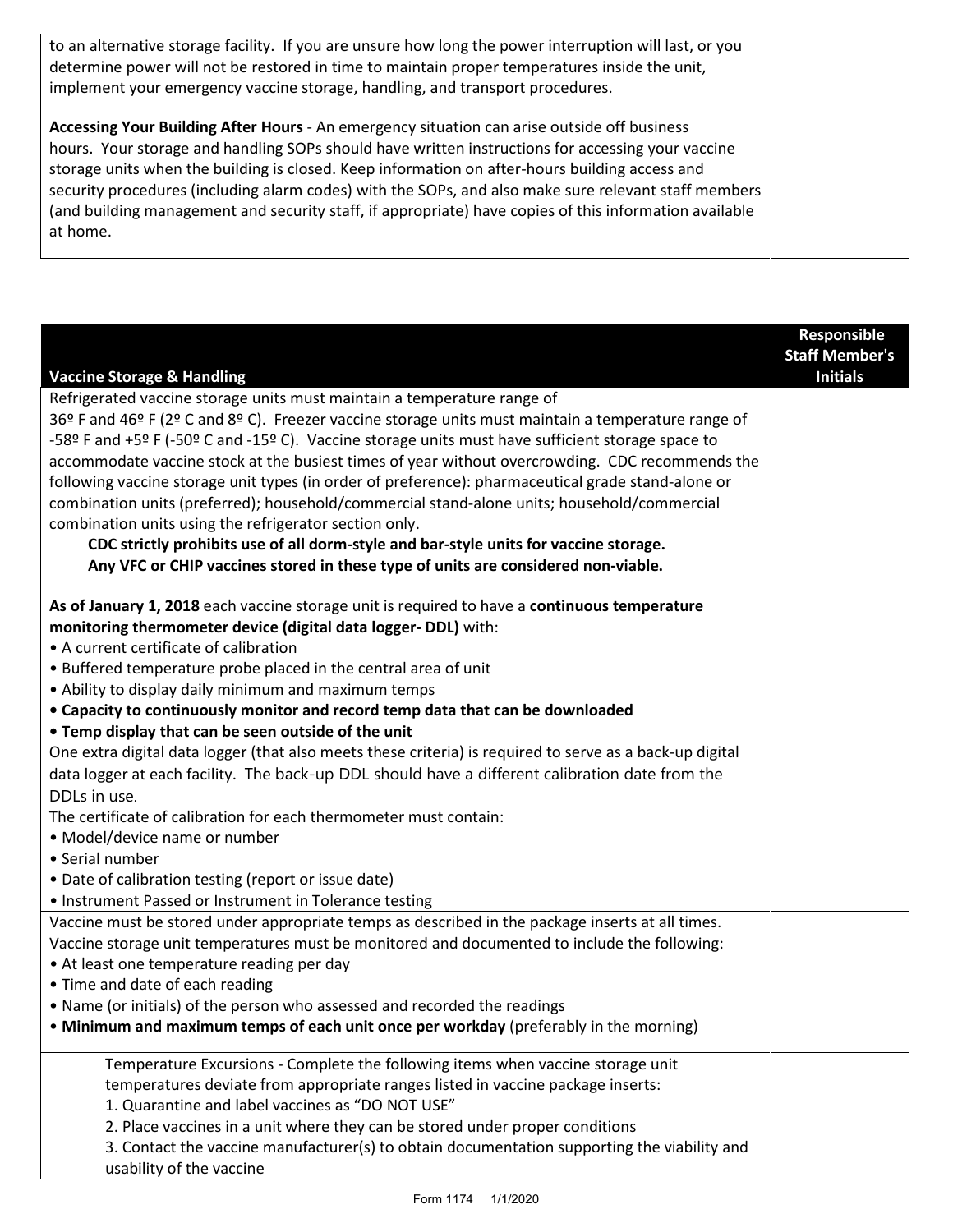| 4. Contact the MSDH Immunization Program at 601-576-7751<br>5. Document the information above on your vaccine storage unit temperature logs                                                                                                                                                                                                                                                                                                                                                                                                                                                                                                                                                                                                                                                                                                                                                                                                                                                                                                                                                                                                                                                                                                                                                                                                                                                                                                                                 |                                                         |
|-----------------------------------------------------------------------------------------------------------------------------------------------------------------------------------------------------------------------------------------------------------------------------------------------------------------------------------------------------------------------------------------------------------------------------------------------------------------------------------------------------------------------------------------------------------------------------------------------------------------------------------------------------------------------------------------------------------------------------------------------------------------------------------------------------------------------------------------------------------------------------------------------------------------------------------------------------------------------------------------------------------------------------------------------------------------------------------------------------------------------------------------------------------------------------------------------------------------------------------------------------------------------------------------------------------------------------------------------------------------------------------------------------------------------------------------------------------------------------|---------------------------------------------------------|
| <b>Vaccine Storage &amp; Handling (Continued)</b><br>Items to maintain vaccine viability and avoid temperature excursions include:<br>• Completely line each vaccine storage unit (unless pharmaceutical grade) with water bottles to<br>stabilize or extend temps during a power outage<br>. Plug each unit directly into a wall outlet and ensure unit is not controlled by a light switch, power<br>strips, or surge protectors with an on/off switch. Never use an extension cord.<br>· Place a DO NOT Unplug sign near each vaccine storage unit's plug-in<br>• Place a CAUTION sign near the circuit breaker box, label to indicate which breaker(s) are associated<br>with vaccine storage units, and who to contact if power is disconnected.<br>• Store vaccines in original packaging<br>. Place vaccines in the middle of the unit with space between the vaccines and the side/back of the<br>unit to allow cold air to circulate.<br>. DO NOT store vaccines in doors, vegetable bins, drawers, on floor of unit, or near cooling vents<br>• NEVER store food, beverages or laboratory specimens in the units<br>. Routinely clean storage unit interiors, keep the outside dust-free, ensure doors have proper seals<br>and follow routine maintenance tasks in the manufacturer's product information<br>. Review and follow the CDC's Vaccine Storage & Handling Toolkit at:<br>www.cdc.gov/vaccines/hcp/admin/storage/toolkit/storage-handling-toolkit.pdf | Responsible<br><b>Staff Member's</b><br><b>Initials</b> |
|                                                                                                                                                                                                                                                                                                                                                                                                                                                                                                                                                                                                                                                                                                                                                                                                                                                                                                                                                                                                                                                                                                                                                                                                                                                                                                                                                                                                                                                                             |                                                         |
| <b>Receiving and Inspecting Vaccine Shipments</b>                                                                                                                                                                                                                                                                                                                                                                                                                                                                                                                                                                                                                                                                                                                                                                                                                                                                                                                                                                                                                                                                                                                                                                                                                                                                                                                                                                                                                           | Responsible<br><b>Staff Member's</b><br><b>Initials</b> |

*Attach copies of the following items to your Vaccine Accountability & Management Plan:*

- *Vaccine Coordinator's You Call the Shots Certificate of Completion*
- *Back-up Vaccine Coordinator's You Call the Shots Certificate of Completion*
- *Certificate of Calibration for EACH Vaccine Storage Unit's Thermometer*
- *Certificate of Calibration for a Back-up Thermometer*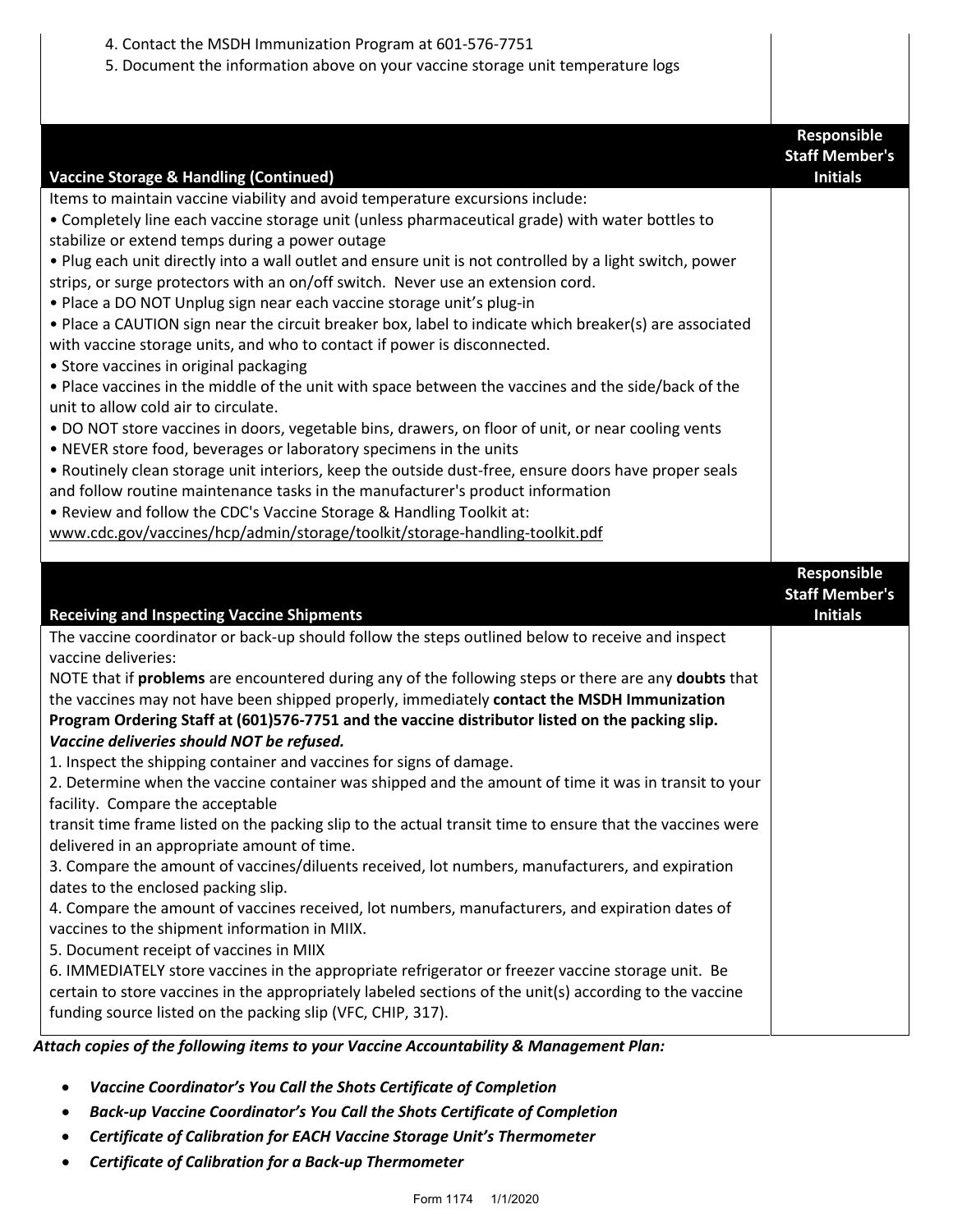| <b>Staff Members Trained to Perform</b><br><b>Vaccine Storage Unit</b><br><b>Temperature Monitoring &amp; Adjustments</b> | <b>Annual Training</b><br>Date        | <b>Signature of Vaccine Coordinator or</b><br><b>Back-up Coordinator</b> |
|---------------------------------------------------------------------------------------------------------------------------|---------------------------------------|--------------------------------------------------------------------------|
|                                                                                                                           |                                       |                                                                          |
|                                                                                                                           |                                       |                                                                          |
|                                                                                                                           |                                       |                                                                          |
| <b>Staff Members Trained to Receive, Inspect,</b><br><b>Unpack, Document, &amp; Store Vaccine Shipments</b>               | <b>Annual Training</b><br><b>Date</b> | <b>Signature of Vaccine Coordinator or</b><br><b>Back-up Coordinator</b> |
|                                                                                                                           |                                       |                                                                          |
|                                                                                                                           |                                       |                                                                          |
| <b>Staff Members Trained to</b><br><b>Appropriately Pack &amp; Transport Vaccines</b>                                     | <b>Annual Training</b><br><b>Date</b> | <b>Signature of Vaccine Coordinator or</b><br><b>Back-up Coordinator</b> |
|                                                                                                                           |                                       |                                                                          |
| ٠                                                                                                                         |                                       |                                                                          |

| By signing this form, I certify that I have read and agree to the Vaccine Accountability & Management Plan items listed<br>and understand I am accountable for compliance with these requirements. |       |  |
|----------------------------------------------------------------------------------------------------------------------------------------------------------------------------------------------------|-------|--|
| Vaccine Coordinator Name (print):                                                                                                                                                                  |       |  |
| You Call the Shots -Storage & Handling Certificate of Completion Dated:                                                                                                                            |       |  |
| Signature:                                                                                                                                                                                         | Date: |  |

•

•

| By signing this form, I certify that I have read and agree to the Vaccine Accountability & Management Plan items listed<br>and understand I am accountable for compliance with these requirements. |       |  |
|----------------------------------------------------------------------------------------------------------------------------------------------------------------------------------------------------|-------|--|
| Back-up Vaccine Coordinator Name (print):                                                                                                                                                          |       |  |
| You Call the Shots-Storage & Handling Certificate of Completion Dated:                                                                                                                             |       |  |
| Signature:                                                                                                                                                                                         | Date: |  |

*By signing this form, I certify on behalf of myself and all immunization providers in this facility as listed on the VFC Provider Agreement, I have read and agree to the Vaccine Accountability & Management Plan items listed and understand I am accountable (and each listed provider is individually accountable) for compliance with these requirements.* 

| Medical Director or Equivalent Name (print): |       |
|----------------------------------------------|-------|
| Signature:                                   | Date: |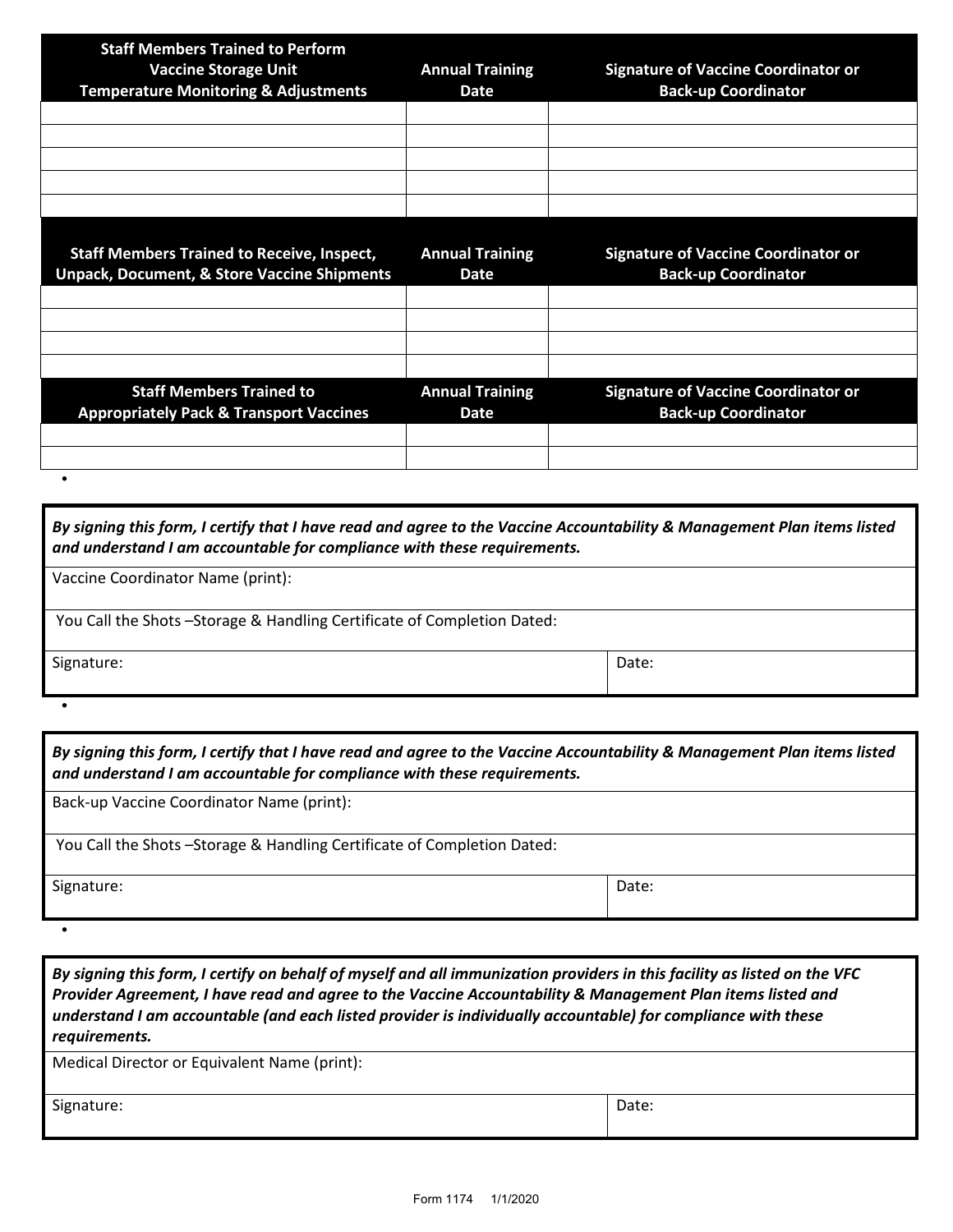## Vaccine Accountability & Management Plan Form 1174

#### PURPOSE

To ensure the safe storage and handling of vaccines in order to maintain optimum potency. The VFC Program requires each facility to develop and maintain a Vaccine Management Plan for routine and emergency situations involving federally and state supplied vaccine. The plan should include practice-specific guidelines, protocols, and contact information. The plan must be submitted to the Mississippi State Department of Health (MSDH) annually and when changes occur. **This plan should be kept near vaccine storage units and made available to the Mississippi State Department of Health (MSDH) staff upon request**

### **INSTRUCTIONS**

Review and update your plan at least once a year. Ensure that all content in each section (including emergency contact information and alternate vaccine storage location) is up to date. Make sure key practice staff sign and acknowledge the signature log whenever your plan is revised.

Submit along with a complete Vaccine Accountability & Management Plan (form 1174)

Complete All fields on the form

#### **Important Contacts/Key Practice Staff & Roles**

**Facility Information**: provide an accurate facility name, facility address and PIN#.

**Medical Director or Equivalent:** Provide practitioner's name, title, phone number and e- mail.

**VFC Vaccine Coordinator**: Provide first and last name, telephone number, and email for both the Primary Vaccine Coordinator and the Back-Up Vaccine Coordinator.

**Equipment Documentation**: List the Emergency Vaccine Storage Facility below that staff will transport vaccine to in the event vaccine storage unit(s) experience a malfunction, power failure, natural disaster, or other emergency that might compromise appropriate vaccine storage.

**Equipment Documentation** (continued): List the Vaccine Storage Units & Digital Data Logger (DDL) in the facility, number vaccine storage units, type/refrigerator or freezer, storage unit serial number/Data logger serial numbers, standalone/combo, (dorm style not allowed), date of routine maintenance of storage unit, calibration information, and location of back-up DDL and document the location of onsite emergency of transport supplies.

**Vaccine Accountability information**: Provide documentation of each responsible staff member's initials.

**Vaccine Inventory Maintenance**: Provide documentation of each responsible staff member's initials.

**Vaccine Transport**: Provide documentation of each responsible staff member's initials.

**Vaccine Storage & Handling**: Provide documentation of each responsible staff member's initials.

**Receiving and Inspecting Vaccine Shipments**: Provide documentation of each responsible staff member's initial and or vaccine coordinator or back-up should follow the steps outlined below to receive and inspect vaccine deliveries.

**VFC Vaccine Coordinator**/ **Medical Director or Equivalent**: Provide first name and last name and date for the Primary Vaccine coordinator, Back-up Coordinator and **Medical Director or Equivalent,** By signing each have read and agree to the vaccine Accountability /Management Plan items listed and understand the accountable compliance with the requirements.

Attach copies of the following items to your Vaccine Accountability & Management Plan:

- Vaccine Coordinator's You Call the Shots Certificate of Completion
- Back-up Vaccine Coordinator's You Call the Shots Certificate of Completion